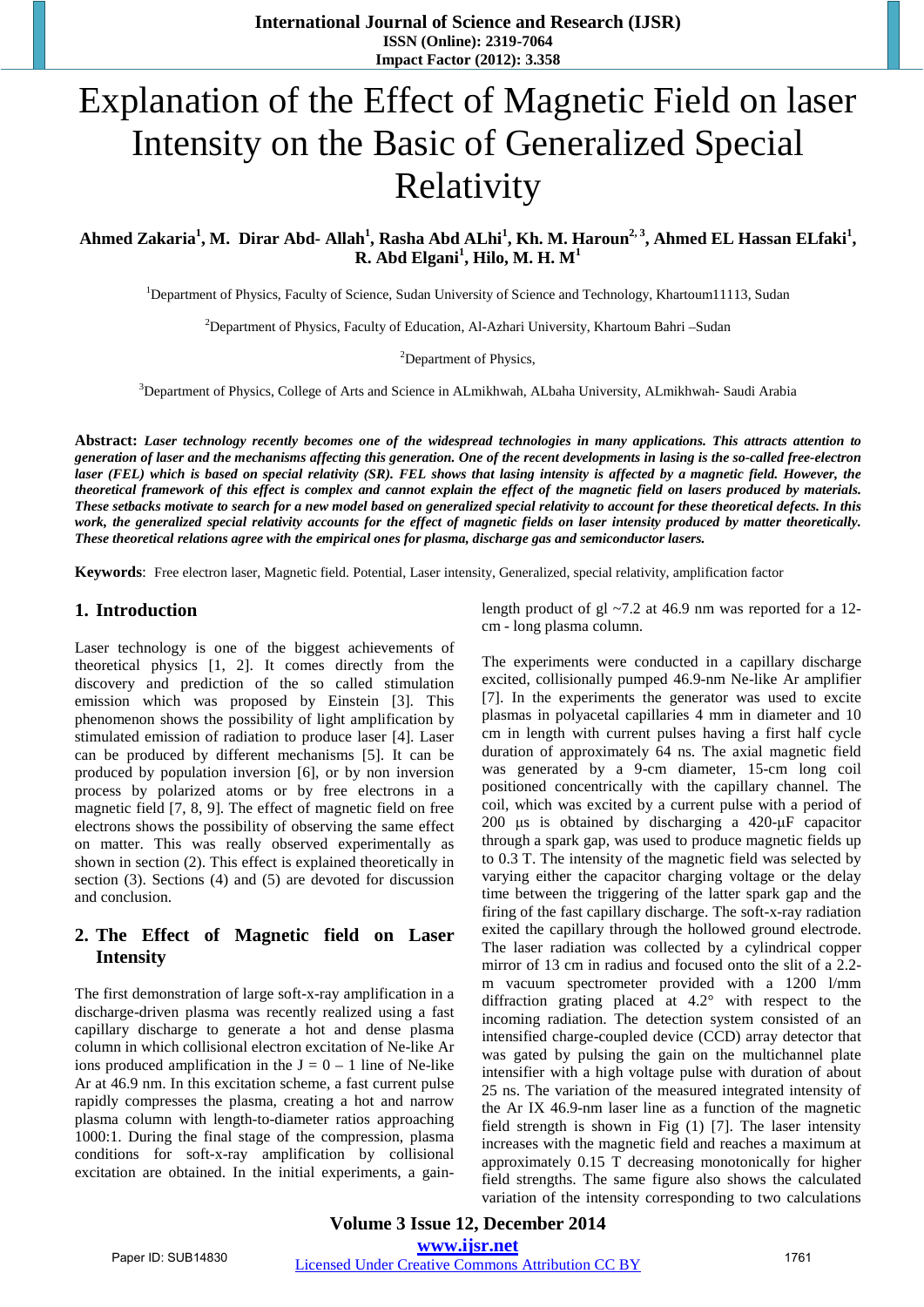which differ from each other in the inclusion of Zeeman splitting of the laser line. In both computations the laser intensity first increases to subsequently decrease at higher values of the magnetic field. The intensity increase is due to decreased refraction losses and to a larger electron temperature caused by a decrease in heat losses.



**Figure 1:** Variation of the integrated intensity of the 46.9 nm Ar IX laser line as a function of the strength of the externally applied axial magnetic field

These results suggest that the Zeeman effect is likely to be a major cause for the observed decrease of the laser output intensity at higher magnetic fields. The laser intensity decrease observed at large magnetic fields in the computation that excludes the Zeeman effect is the result of a smaller gain caused by a decrease in the density, reduced transient effects associated with ionization and excitation, and an increase in the optical depth. The larger optical depth at higher magnetic fields is due to a reduction of the very important radial motional Doppler effect, which is in turn caused by the previously discussed reduction of the density gradients.

In another work weak axial magnetic field also affect He-Cd laser. In this work an internal cavity He-Cd laser which was 2.81 cm internal diameter and 72 cm in discharge lengths was used as is shown in fig (2). So that the polarization effects mentioned above could be observed [8]. The optical resonator, which was 136 cm in length, was composed of a mirror with a curvature radius of 3m and a reflectivity of 99% and an output coupling plane mirror with reflectivity of 98%. Mounted on a non-magnetic support, the laser tube was placed in a coaxial glass tube of larger diameter so that electrical leakage from the discharge capillary could be prevented to ensure the accuracy of measurement. A coil was wound around the coaxial glass tube (8.5 C/cm) and was supplied by an adjustable D.C. power set so that the strength of the WAMF could be changed.



**Figure 2:** Structure of laser tube, 1- cathode, 2- Cd oven, 3 anode, 4- active bore 5- mirror, 6- auxiliary anode, 7 bellows



**Figure 3:** Laser output as a function of the WAMF strength, (∆) with a polarizer at 150° with Same direction of WAMF, and (**●**) with a polarizer at 240° with reversed direction of WAMF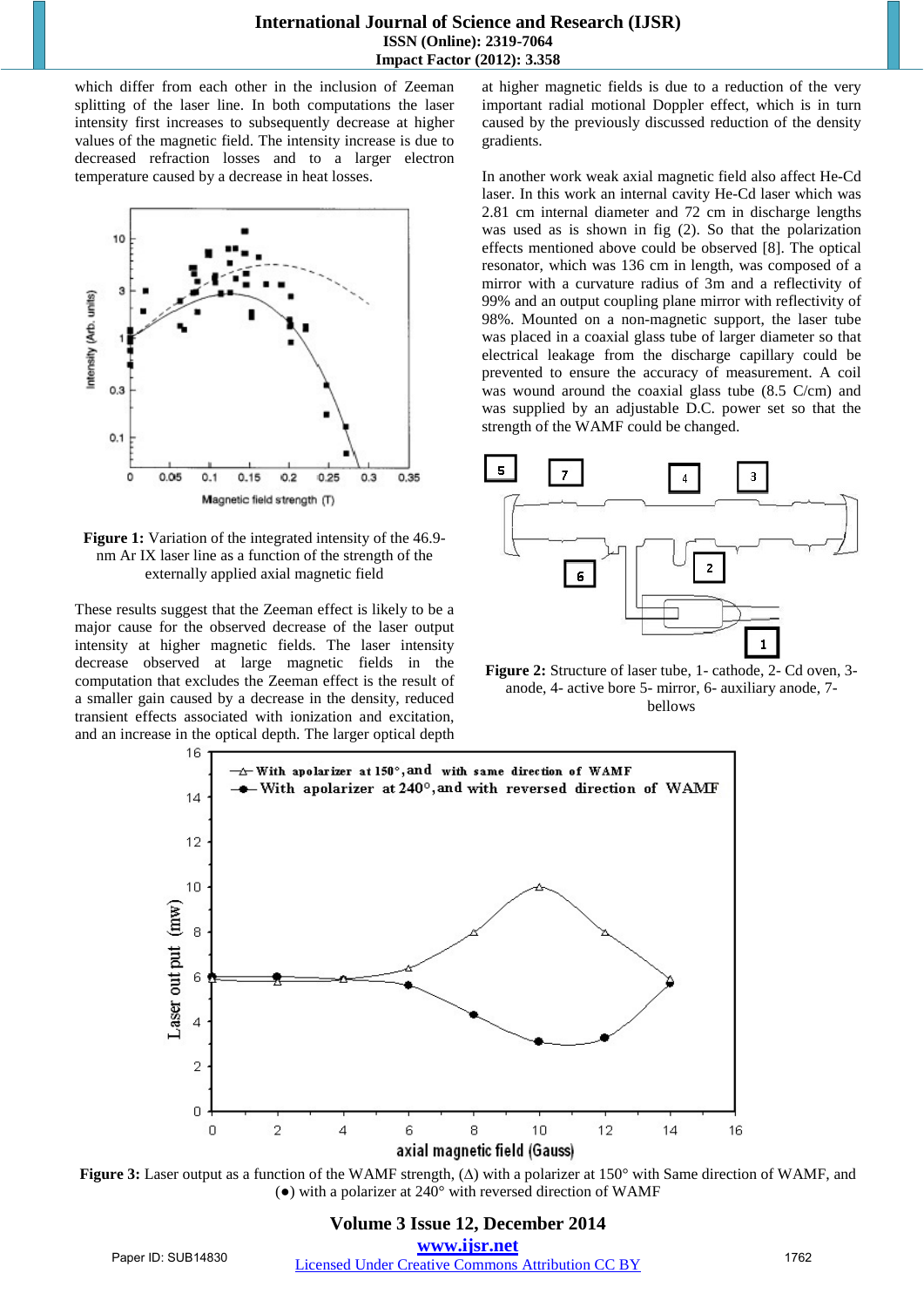**International Journal of Science and Research (IJSR) ISSN (Online): 2319-7064 Impact Factor (2012): 3.358**



**Figure 4:** laser output as a function of the WAMF strength, (■) with a polarizer at 240° with Same direction of WAMF, (◆) without polarized laser output as a function of the WAMF strength with a polarizer at 150°, 240° with same direction of WAMF, and 240° with reversed direction of WAMF, and also without polarizer

The total output of the laser remained unchanged without the polarizer in front of the detector. It can be concluded that the weak axial magnetic field only changed the polarization of the laser rather than the gain of the laser. When a polarizer was inserted, however, the laser power varied with the weak axial magnetic field. the weak axial magnetic field causes The anisotropy of the laser gain, the rotation of the main polarization axis of the laser, and the change the laser output which is a function of the polarization direction of the polarizer. In figs. (3) and (4). the Lines marked with  $(∆)$  and (■) refer to cases in which the polarization axis of the polarizer are at angles of 150° and 240° respectively with the abscissa, and there is difference of 90° between these two cases. The curves showing the laser output versus the weak axial magnetic field for these two cases in figs. 3 and 4 [8]. Vary in opposite direction. When the weak axial magnetic field was stronger than 10 Gauss, the laser output was modulated by more than 80% of its amplitude.

The work titled "Influence of magnetic field on laser "made by R. Abd Elgani (2003). Studied the effect of magnetic field on laser beam intensity and polarization. One has found that the magnetic field increases the polarization range and increases also the laser intensity by increasing the number of photons. The data as shown in table (1) [9], was obtained empirically and it relate the intensity of laser beam I  $(J/m^2s)$ to the applied magnetic field H /T

| <b>Table 1:</b> Relation of intensity of laser beam I $(J/m^2s)$ versus |
|-------------------------------------------------------------------------|
| of the applied magnetic field $H/T$                                     |



**Figure 5:** Intensity of laser beam I  $(J/m^2s)$  versus of the applied magnetic field H /T

**Volume 3 Issue 12, December 2014 www.ijsr.net**

Paper ID: SUB14830 [Licensed Under Creative Commons Attribution CC BY](http://creativecommons.org/licenses/by/4.0/) 1763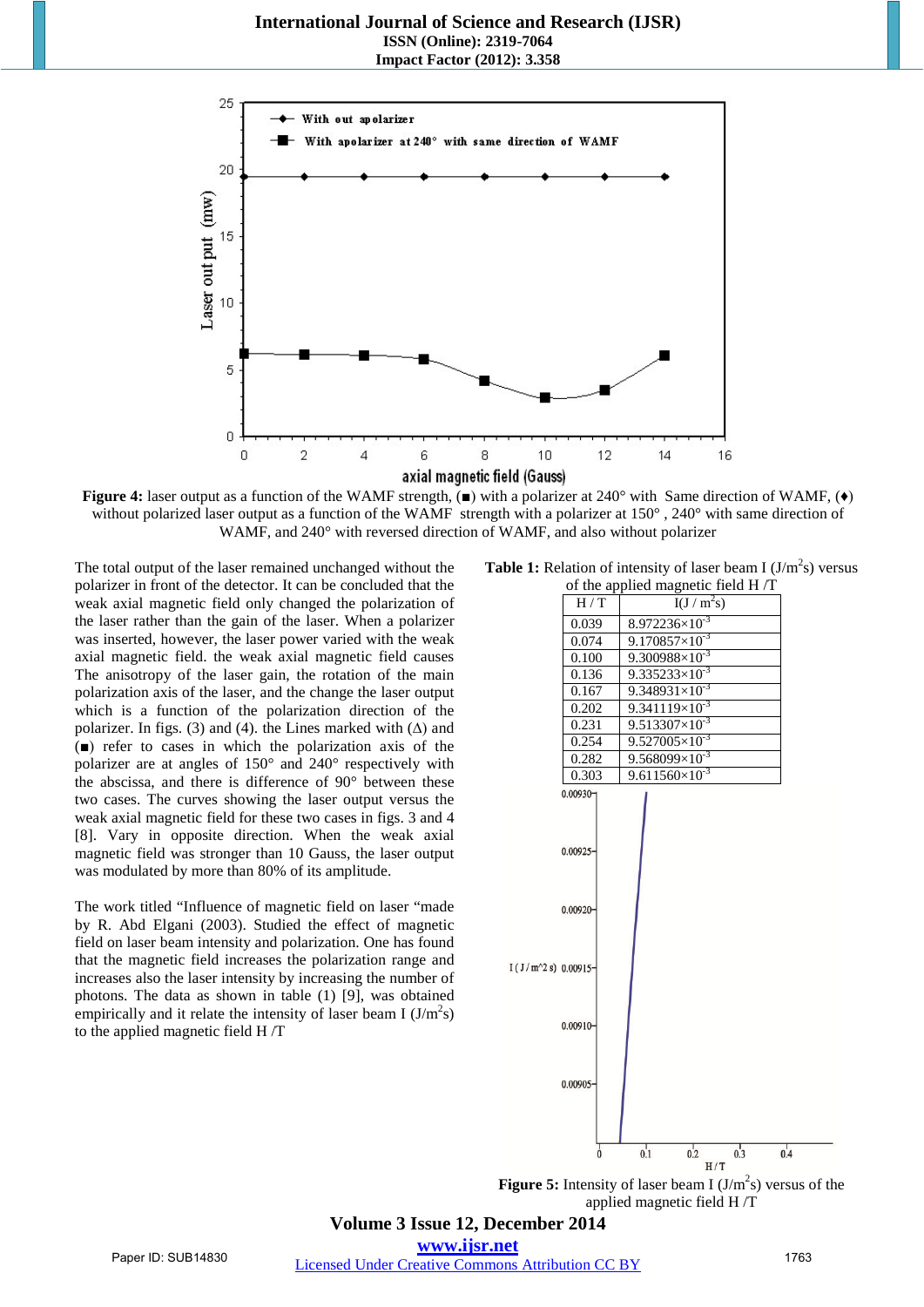The intensity of laser beam as a function of the applied magnetic field is displayed in figure (5) according to table (1) [9]. Obtained that the laser intensity increases with increases of magnetic field [9]

## **3. The Effect of Magnetic field on Amplification factor and Intensity of Laser Beam according to Generalized Special Relativity**

In Einstein general relativity (GR) the length, time, frequency and mass are not affected by fields. However in generalized special relativity (GSR), they are affected by any field. To see how can this happen, consider the amplification factor [10,11].

$$
\beta = B(n_2 - n_1) \frac{hf}{c} \tag{1}
$$

Where B is Einstein coefficient,  $n_2$ ,  $n_1$  are the number of atoms in the upper and lower level respectively.

If one takes into account the wave properties of light, the frequency f is related to the periodic time T according to the relation

$$
f = \frac{1}{r} \tag{2}
$$

But according to generalized special relativity GSR [12-14].

$$
T = \gamma T_0 = T_0 \left( 1 + \frac{2\phi}{c^2} - \frac{v^2}{c^2} \right)^{-1/2} \tag{3}
$$

Where  $T_0$ , is the time in the rest frame,  $\emptyset$  is potential per unit mass, and  $\mathbb{D}$  is the speed.

Thus,

$$
f = \frac{(1 + \frac{20}{c^2} - \frac{v^2}{c^2})^{1/2}}{T_0}
$$

Neglecting the velocity of frame of reference  $\mathbb{V}$ , i.e. the atoms emitting photons, and for small  $\emptyset$ .

$$
f = \frac{(1 + \frac{2\beta}{c^2})^{1/2}}{T_0} = \frac{(1 + \frac{2\beta}{c^2})}{T_0}
$$

$$
f = \frac{(1 + \frac{m_0\beta}{m_0c^2})}{T_0} = \frac{(1 + \frac{V}{m_0c^2})}{T_0}
$$
(4)

But the magnetic flux density  $\bf{B}$  induces a potential  $\bf{V}$  given by

$$
V = \frac{\epsilon n B}{c} \tag{5}
$$

Where n, is the number of particles per unit volume. Thus inserting equation (5) and (4) in (1) yields.

$$
\beta = \frac{B_0(n_2 - n_1)}{cT_0} = (1 + \frac{eB}{m_0 c^3})
$$

This can be written as.<br> $\beta = C_1$ 

With

$$
\left[1+C_2B\right] \quad \ \hspace{1.5cm} (6)
$$

$$
C_1 = \frac{B_0(n_2 - n_1)}{cT_0}
$$
  

$$
C_2 = \frac{en}{m_0 c^3} \sim \frac{10^{-19}n}{10^{-31} \times 10^{25}} \sim 10^{-13} n
$$

For  $n \sim 10^{12}$  then  $C_2 = 10^{-1}$  plotting equation (8) for  $I$ , where

 $I = I_0 e^{\beta L}$ for small  $\beta L$ 

$$
I=\,I_0[\mathbf{1}+\beta L]=\,I_0\,[\mathbf{1}+C_1+C_1C_2B]\qquad (8)
$$

(7)

The relation between  $\bf{I}$  and  $\bf{B}$  becomes as in figure (6).



**Figure 6:** Relation between I and B

The relation between  $\bf{I}$  and  $\bf{B}$  can also be investigated, by considering the particle nature of light, where the mass is affected by the field according to equation (1), by replacing  $hf$  by  $mc^2$  to get

$$
\beta = B(n_2 - n_1)mc \tag{9}
$$

And by using the relation [15].

$$
m = \frac{g_{00}m_0}{\sqrt{g_{00} - \frac{v^2}{c^2}}} \tag{10}
$$

 $m_{\rm n}$  stands for the rest mass,  $\nu$  is the speed and  $\nu$  is the potential per unit mass [15-17], where

$$
g_{00} = 1 + \frac{2\varphi}{c^2}
$$
  
\n
$$
\beta = B(n_2 - n_1) \frac{g_{00}m_0}{\sqrt{g_{00 - \frac{v^2}{c^2}}}}
$$
  
\n
$$
\beta = B(n_2 - n_1) \left(1 + \frac{2\varphi}{c^2}\right) m_0 \left(1 + \frac{2\varphi}{c^2} - \frac{v^2}{c^2}\right)^{-1/2}
$$
  
\n(11)

Neglecting again  $\mathbf{\vec{v}}$ , for small  $\mathbf{\vec{D}}$ ,  $\mathbf{\beta}_n$  becomes

$$
\beta = B(n_2 - n_1)m_0 \left(1 + \frac{2\emptyset}{c^2}\right) \left(1 - \frac{\emptyset}{c^2}\right) = C_3 \left(1 + \frac{\emptyset}{c^2} - \frac{2\emptyset}{c^2}\right) (12)
$$

Using equation (1)

$$
\beta = C_3 \left( 1 + \frac{enB}{m_0 c^3} - \frac{2e^2 n^2}{m_0^2 c^5} B^2 \right)
$$
  

$$
\beta = C_3 (1 + C_4 B - C_5 B^2)
$$
 (13)

**Volume 3 Issue 12, December 2014 www.ijsr.net**

Paper ID: SUB14830 [Licensed Under Creative Commons Attribution CC BY](http://creativecommons.org/licenses/by/4.0/) 1764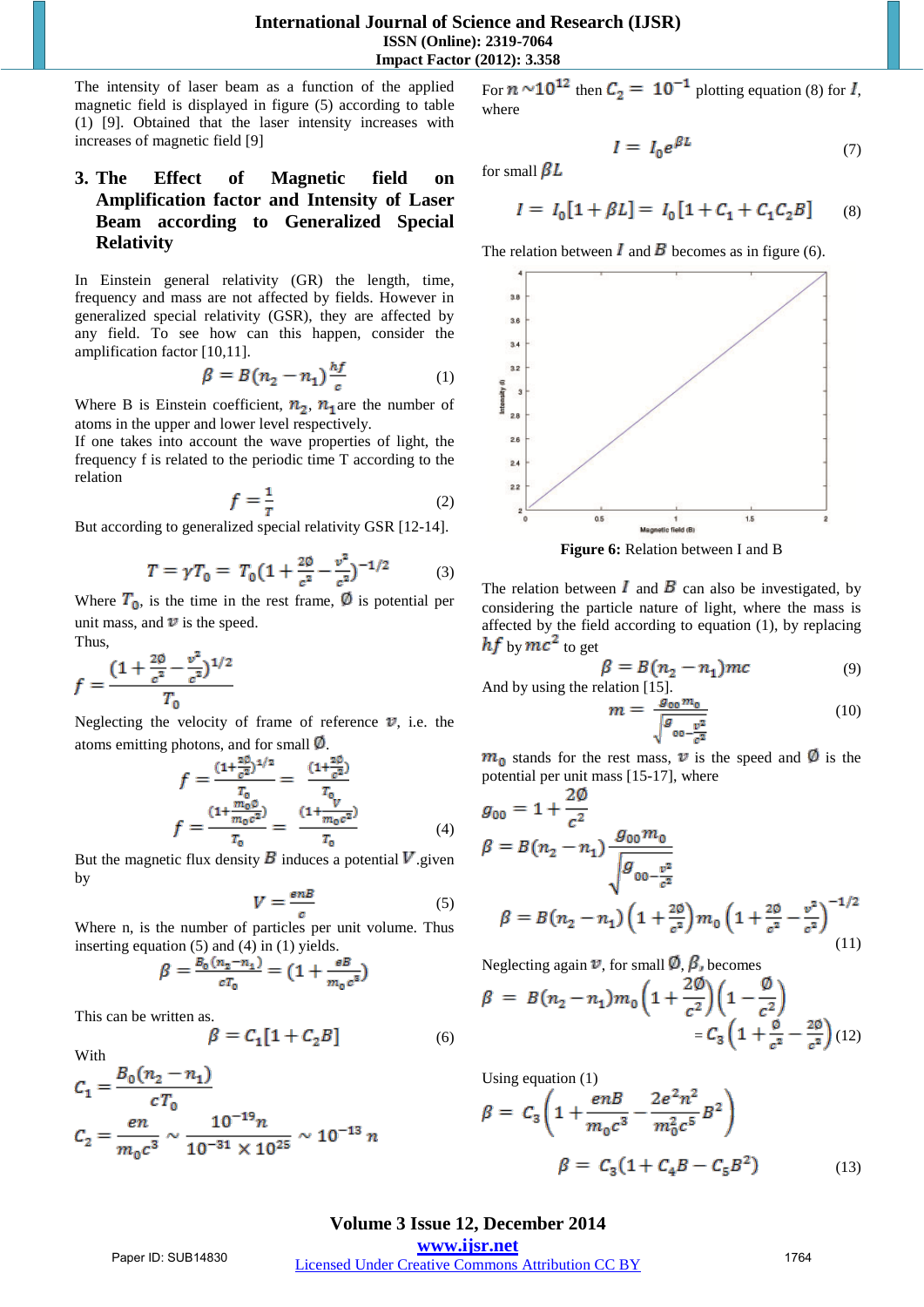**Impact Factor (2012): 3.358**

Where,

$$
C_4 = \frac{en}{m_0 c^3}
$$
  
\n
$$
C_5 = \frac{2e^2 n^2}{m_0^2 c^5}
$$
  
\n
$$
I = I_0 e^{C_5(1 + C_4 B - C_5 B^2)}
$$
  
\n(15)

Plotting  $\vec{l}$  against  $\vec{B}$  according to equation (15) one gets figure (7).



**Figure 7:** Relation between I and B

If one considers the electrons and atoms emitting laser photons, as harmonic oscillators, the situation becomes different. The amplification factor becomes according to equation in form [11].

$$
\beta = \frac{2\pi^3 f}{3c} (n_2 - n_1)(n+1)^2 m_0 \left(\frac{\omega}{m\omega^2}\right)
$$
 (16)

But according to harmonic oscillator model [11].  $K = m\omega^2$ 

Thus,

$$
\beta = \frac{2\pi^8 f}{3c} (n_2 - n_1)(n+1)^2 m_0 \left(\frac{2\pi f}{K}\right) (17)
$$
  
= 
$$
\frac{4\pi^4 (n_2 - n_1)(n+1)^2 f^2}{3c}
$$
  
= 
$$
C_5 f^2
$$

But,

$$
f = \frac{1}{T} = \frac{\left(1 + \frac{20}{c^2} - \frac{v^2}{c^2}\right)^{1/2}}{T}
$$

Neglecting  $\nu$  and for small  $\nu$ ,

$$
f = \frac{\left(1 + \frac{\omega}{c^2}\right)}{T_0} = T_0^{-1} \left(1 + \frac{\omega}{c^2}\right)
$$
  
Thus,

$$
f = T^{-2} \left( 1 + \frac{\emptyset}{c^2} \right)^2 = T_0^{-2} \left( 1 + \frac{2\emptyset}{c^2} + \frac{\emptyset}{c^2} \right)
$$

If the magnetic field apposes the motion

$$
V = m_0 \emptyset = \frac{-enB}{c}
$$

Therefore,

$$
f^{2} = T_{0}^{-2} \left( 1 - \frac{2e n B}{c} + \frac{e^{2} n^{2} B^{2}}{c^{4}} \right)
$$
 (18)

Inserting (18) in equation (17) yields<br>  $\beta = C_{\rm s} T_0^{-2} (1 - C_{\rm \epsilon} B + C_7 B^2)$ 

$$
\beta=\ C_8-C_9B+C_{10}B^2\qquad \quad \ \ (19)
$$

Thus,

$$
I = I_0 e^{(c_8 - c_9 B + c_{10} B^2)}
$$
 (20)

Where,  $C_8$ ,  $C_9$ , and  $C_{10}$  are constants that can be found by substituting the values of e, c and  $n \sim 10^{12}$  plotting I versus  $\vec{B}$  according to equation (20) yields figure (8).



**Figure 8:** Relation between I and B

#### **4. Discussion**

The generalized special relativistic time and mass in equations (3), and (10) can explain the effect of magnetic field on laser amplification factor as well as laser intensity. The relations based on generalized special relativity, which relates laser amplification and magnetic field strength, can explain the empirical relations mentioned in section (2). Comparing the theoretical relation between  $\mathbf{I}$  and  $\mathbf{B}$  in figure (6), with the empirical relation in figure (5), it is clear that the two curves are similar. This is not surprising as well as the active lasing media is plasma which consist of free atoms that oscillates and act as a harmonic oscillator. The effect of magnetic field on Helium cadmium (He-Cd) laser discharged gas is displayed in figures (3) and (4) These empirical relations are similar to the theoretical relations in figures (7) and (8) which are concerned with particle nature of light and harmonic oscillator. This is not surprising since the discharged gas which has free isolated ionized atoms treat light as particles called photons with mass  $\mathbf{m}$ . The ionized atoms also oscillate and thus behave as harmonic oscillator.

Finally the effect of magnetic field on semiconductor laser is linear as shown in figure (5). This empirical relation conforms to the linear theoretical one in figure (6), which

#### **Volume 3 Issue 12, December 2014 www.ijsr.net**

Paper ID: SUB14830 [Licensed Under Creative Commons Attribution CC BY](http://creativecommons.org/licenses/by/4.0/) 1765